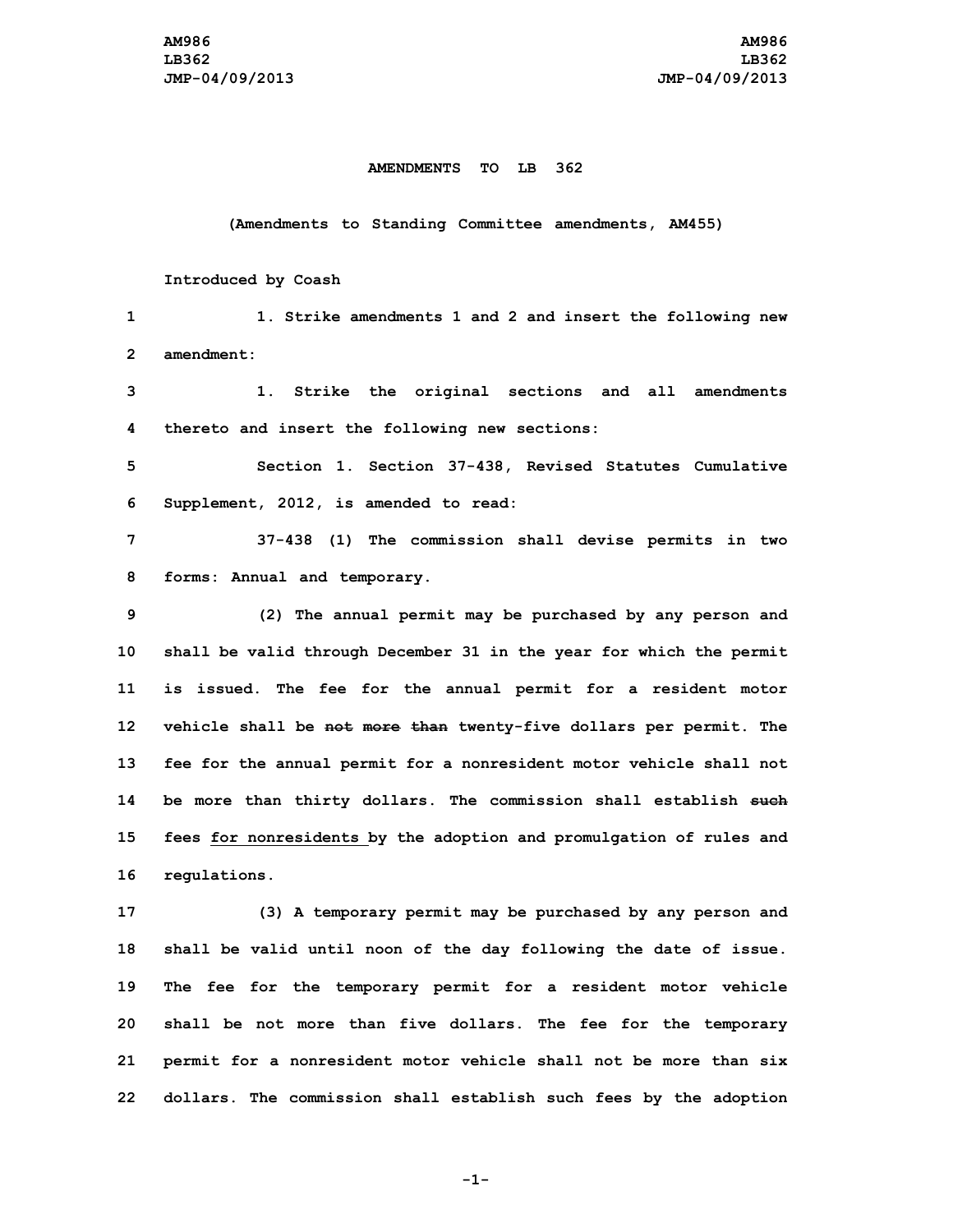**1 and promulgation of rules and regulations. The commission may issue 2 temporary permits which are either valid for any area or valid for 3 <sup>a</sup> single area.**

**4 Sec. 2. Section 37-440, Revised Statutes Cumulative 5 Supplement, 2012, is amended to read:**

 **37-440 (1) The commission shall prescribe the type and design of permits and the method for displaying permits on the driver's side of the windshield of motor vehicles. The commission may provide for the electronic issuance of permits and may enter into contracts to procure necessary services and supplies for the electronic issuance of permits.**

 **(2) The permits may be procured from the Department of Motor Vehicles when registering <sup>a</sup> motor vehicle in person, from the central and district offices of the commission, at areas of the Nebraska state park system where commission offices are maintained, from self-service vending stations at designated park areas, from designated commission employees, through Internet sales from the commission's web site, from appropriate offices of county government, and from various private persons, firms, or corporations designated by the commission as permit agents. The department shall be entitled to retain one dollar of each fee collected for <sup>a</sup> permit as reimbursement for the clerical work and postage, if any, associated with issuing the permit and remitting the remainder of the fee to the State Treasurer. The commission and county offices or private persons, firms, or corporations designated by the commission as permit agents shall be entitled to collect and retain <sup>a</sup> fee of not more than one dollar, as**

**-2-**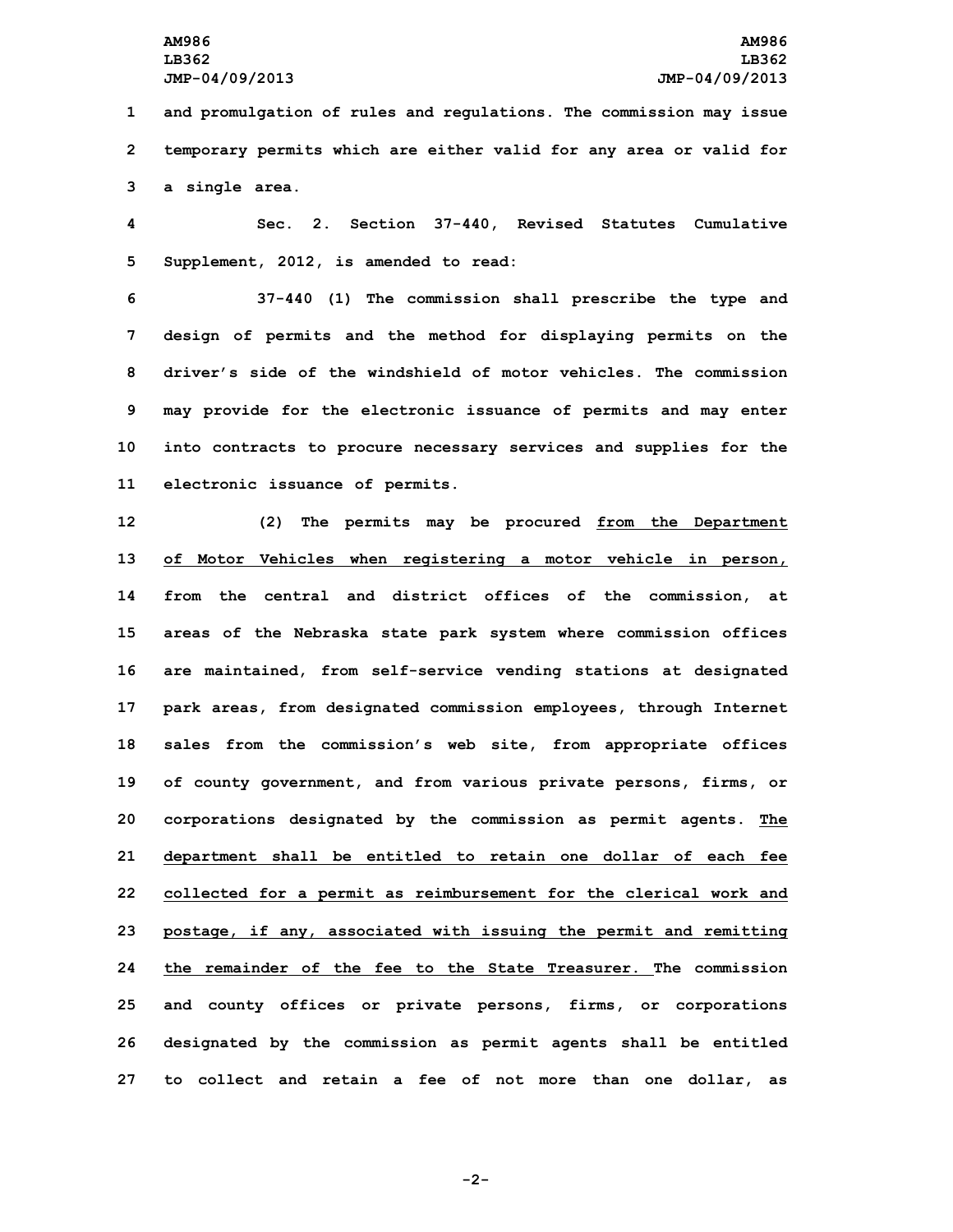**established by the commission pursuant to section 37-327, for each permit as reimbursement for the clerical work of issuing the permits and remitting therefor. The commission shall be entitled to collect and retain <sup>a</sup> fee of one dollar for each permit sold through its web site as reimbursement for the clerical work and postage associated with issuing the permit.**

**7 Sec. 3. Section 37-445, Reissue Revised Statutes of 8 Nebraska, is amended to read:**

 **37-445 The (1) Except as otherwise provided in subsection (2) of this section, the county clerks or permit agents entitled to issue permits as provided by sections 37-434 to 37-446 shall remit the fees for the permits to the commission in the manner and at the times prescribed by the rules and regulations of the commission. Any permit agent who receives permit fees under sections 37-434 to 37-446 and who fails to remit the fees to the commission within <sup>a</sup> reasonable time after demand by the commission shall be liable to the commission in damages for double the amount of the funds wrongfully withheld. <sup>A</sup> permit agent who purposefully fails to remit such fees with the intention of converting them is guilty of theft. The penalty for such violation shall be determined by the amount converted as specified in section 28-518.**

 **(2) The Department of Motor Vehicles issuing permits as <sup>a</sup> part of the registration of motor vehicles shall remit the fees to the State Treasurer. The State Treasurer shall credit one dollar of each fee to the Department of Motor Vehicles Cash Fund and the remainder of each fee to the State Park Cash Revolving Fund.**

**27 Sec. 4. Section 37-446, Reissue Revised Statutes of**

**-3-**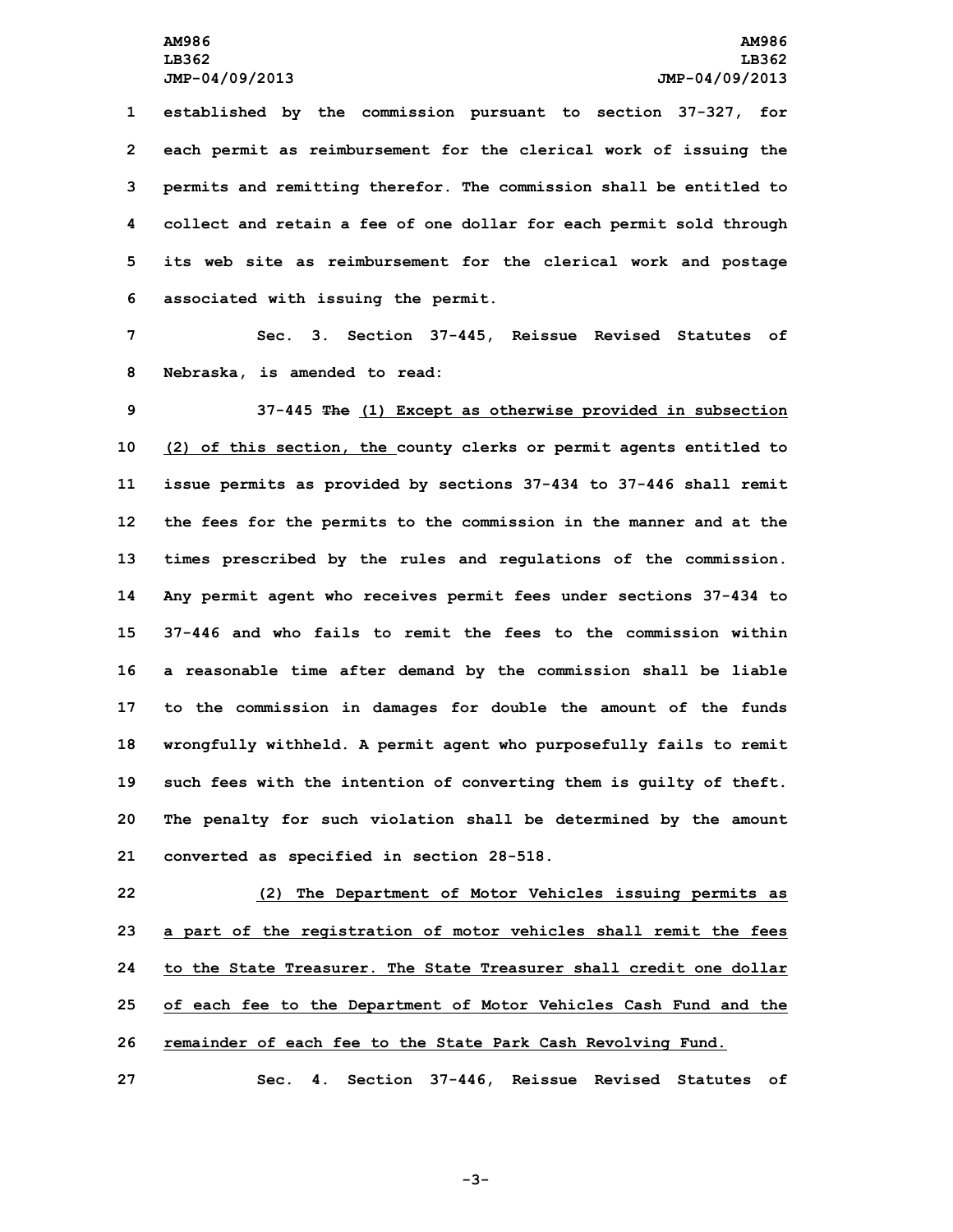**1 Nebraska, is amended to read:**

 **37-446 The Except as otherwise provided in subsection (2) of section 37-440 and subsection (2) of section 37-445, the permit fees charged under sections 37-438 and 37-439 shall be credited to the State Park Cash Revolving Fund and shall be disbursed for the administration, improvement, operation, and maintenance of those areas, or portion of areas, of the state park system which are designated as permit areas.**

**9 Sec. 5. Section 60-1513, Reissue Revised Statutes of 10 Nebraska, is amended to read:**

 **60-1513 The Department of Motor Vehicles Cash Fund is hereby created. The fund shall be administered by the Director of Motor Vehicles. The department shall use the money credited to the fund pursuant to subsection (2) of section 37-445 for point-of-collection activities associated with issuing state park motor vehicle entry permits pursuant to section 37-440. The remaining money in the fund shall be used by the Department of Motor Vehicles to carry out its duties as deemed necessary by the Director of Motor Vehicles, except that transfers from the fund to the General Fund may be made at the direction of the Legislature. Any money in the Department of Motor Vehicles Cash Fund available for investment shall be invested by the state investment officer pursuant to the Nebraska Capital Expansion Act and the Nebraska State Funds Investment Act.**

**25 Sec. 6. This act becomes operative on January 1, 2014. 26 Sec. 7. Original sections 37-445, 37-446, and 60-1513, 27 Reissue Revised Statutes of Nebraska, and sections 37-438 and**

**-4-**